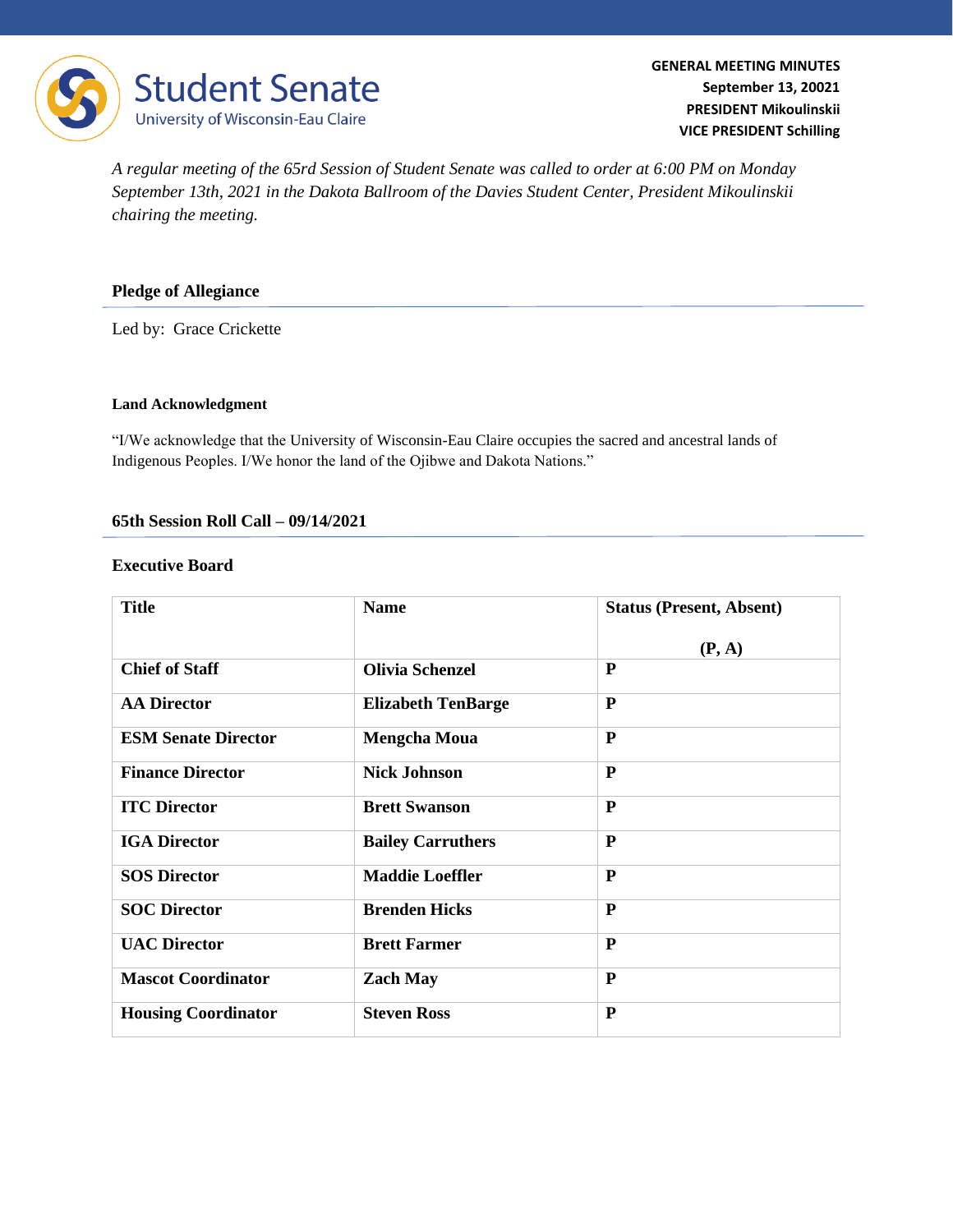

# **On-Campus Senators**

| <b>Name</b>                | <b>Status</b> |
|----------------------------|---------------|
| Denison, Anakah            | ${\bf P}$     |
| <b>Farmer, Brett</b>       | $\mathbf{P}$  |
| Gaitan, Yoshi              | P             |
| Gomez, Rosa                | $\mathbf{P}$  |
| <b>Kranich, Adler</b>      | $\mathbf{P}$  |
| Krysheski, Tanessa         | $\mathbf{P}$  |
| Long, Alicia               | ${\bf P}$     |
| <b>McGuine, Sydney</b>     | ${\bf P}$     |
| <b>TenBarge, Elizabeth</b> | $\mathbf{P}$  |

## **Off-Campus Senators**

| <b>Name</b>            | <b>Status</b> |
|------------------------|---------------|
| Barreyro, Drake        | $\mathbf{P}$  |
| <b>Bokath</b> , Dakota | $\mathbf{P}$  |
| Delehanty, Ravi        | $\mathbf{P}$  |
| Dravis, Drew           | $\mathbf{P}$  |
| Hicks, Brenden         | $\mathbf{P}$  |
| Mohan, Pavithra        | $\mathbf{P}$  |
| Schenzel, Olivia       | $\mathbf{P}$  |
| <b>Stoll, Alex</b>     | $\mathbf P$   |
| Voon, Aidan            | $\mathbf{P}$  |
| <b>Weerts</b> , Zach   | $\mathbf{P}$  |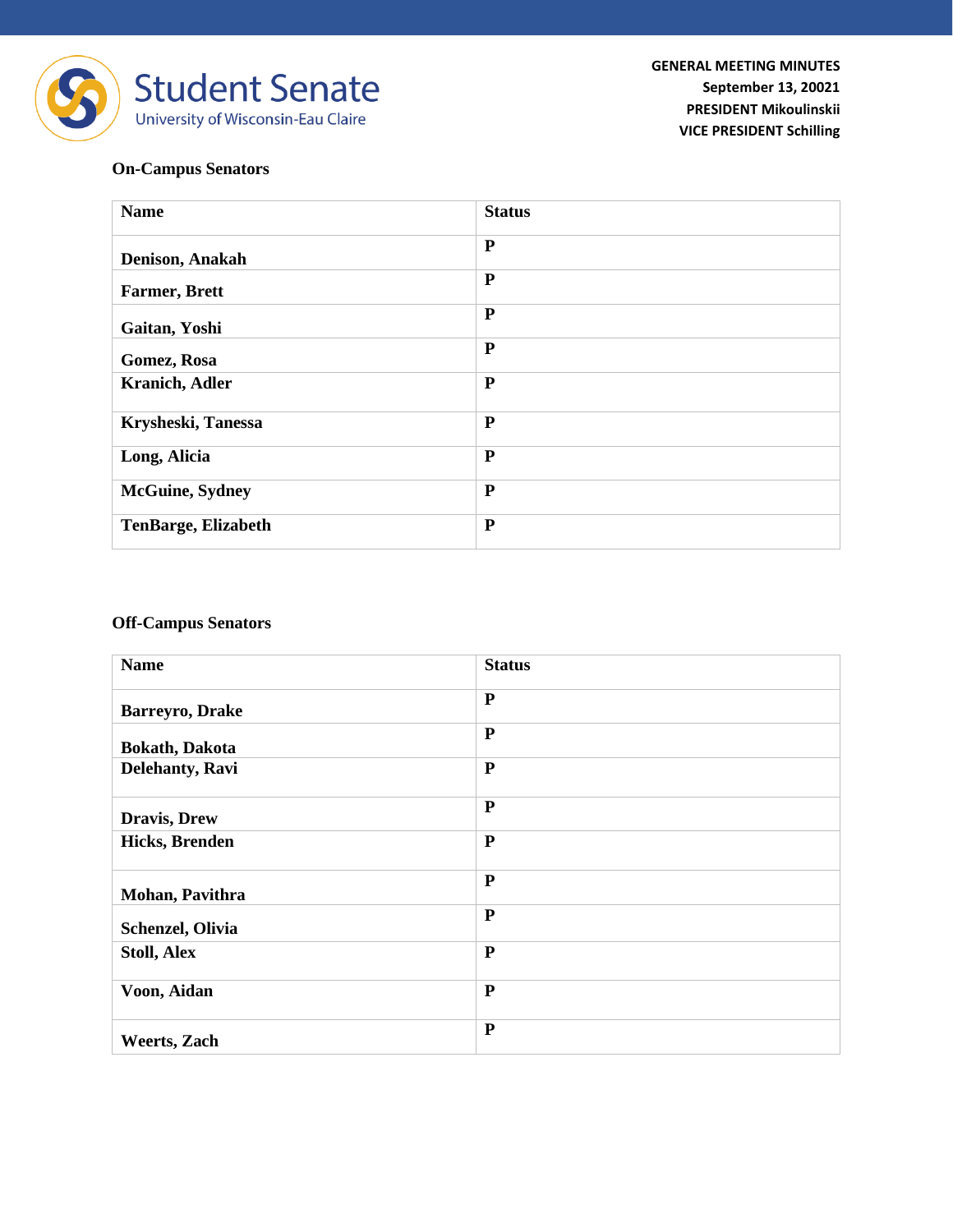

## **Executive**

| <b>Title</b>          | <b>Name</b>              | <b>Status</b> |
|-----------------------|--------------------------|---------------|
| <b>Vice President</b> | <b>Schilling, Justin</b> | D             |
| <b>President</b>      | Mikoulinskii, Jaden      | D             |

#### **Presentation**

| Entity | <b>Topic</b> |
|--------|--------------|
| N/A    |              |

#### **Open Forum**

| <b>Entity</b>                                                                    | <b>Concerns</b>                                                                                      |  |
|----------------------------------------------------------------------------------|------------------------------------------------------------------------------------------------------|--|
| <b>Grace Crickette and Eau Claire Health</b><br><b>Department Representative</b> | COVID-19, vaccinations and the importance of<br>getting vaccinated, "long-COVID", hospital<br>spaces |  |
|                                                                                  |                                                                                                      |  |

### **REPORT: President – Jaden Mikoulinskii – [mikoulja3649@uwec.edu](mailto:johnsoch0968@uwec.edu)**

Good evening, and welcome to the re-continuation of the 65th Student Senate session. I hope that your summer was restful and invigorating for the essential work that is to come within this organization. Over the course of the summer, I've worked on a multitude of projects, including Parking, Transportation, Space Allocation, planning the Senate Social, planning the Student Senate retreat, and finding new candidates for the exec board. As a reminder, the retreat is this Saturday and Sunday, and all are *required* to attend. Please direct any concerns regarding attendance or food restrictions to Chief of Staff Schenzel. A formal agenda is forthcoming in the next 24 hours. Thank you to those of you who supported Welcome Week events and the Senate Social. We had over XXX people attend our event, and nearly 200 request further information on our commissions and Vacancy positions. Especially to Director Carruthers, Director TenBarge, and Senator Stoll, thank you for your tireless work in planning and implementing this event. Tonight we will be conducting the appointment process for committees. Please remember that you are to sign up for *one* committee, minimum, as a Senator. If you hold both Director and Senator roles, this must be separate from committee requirements listed for your executive role. The Vacancy Committee will convene this week to appoint five vacancies for Senator roles--I'm pleased to announce we have 21 interested applicants. For this year--I hope that you can all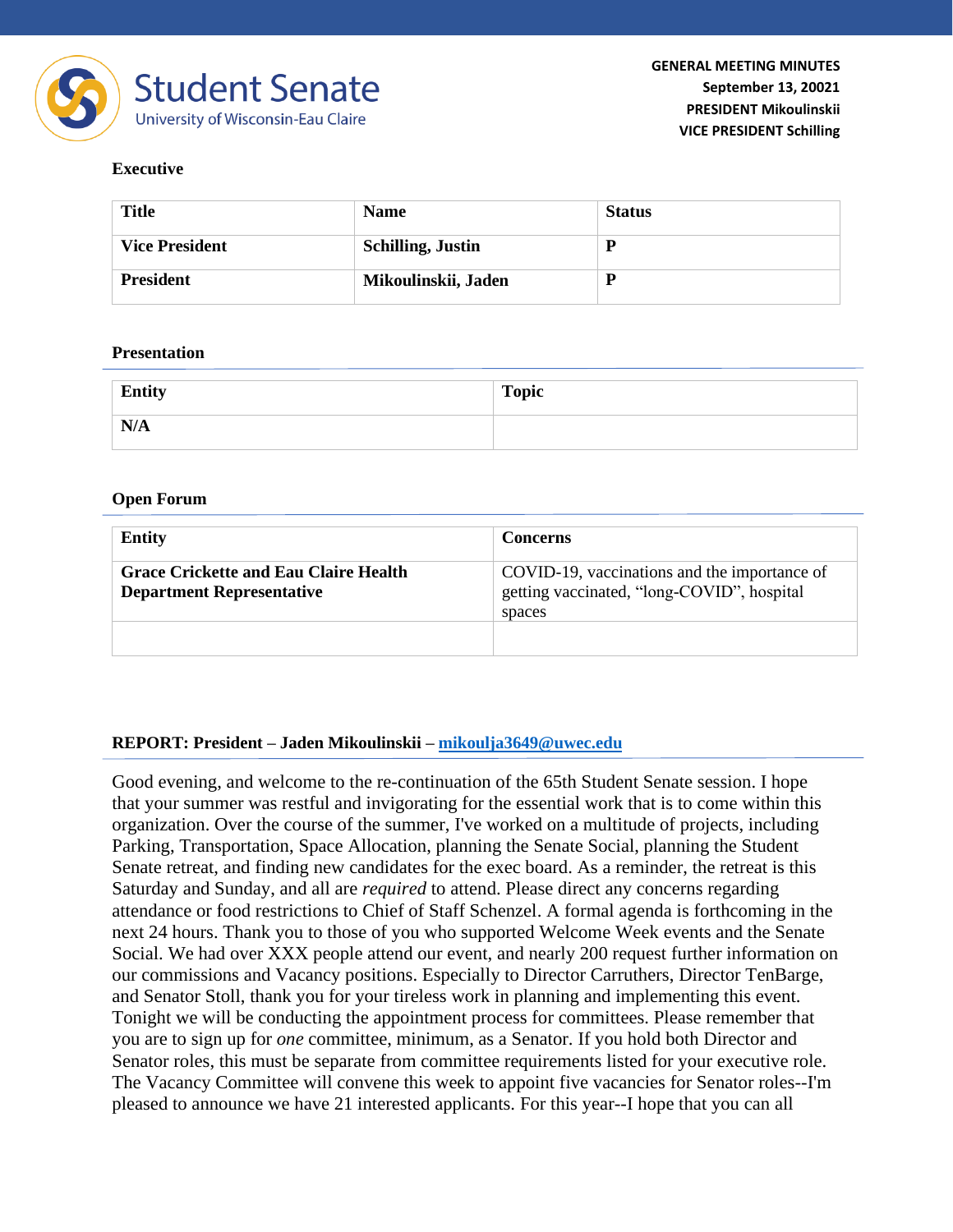

remain engaged with this organization, and the potential it has to make *real* change on this campus. You'll find after this weekend's retreat that we are moving towards a stronger, more unified, and equitable direction with this organization. I'm grateful to have you all on board, and ready for all of the advocacy and triumphs that are to come.

# **REPORT: Vice President – Justin Schilling – [schilljp5377@uwec.edu](mailto:schilljp5377@uwec.edu)**

Hello everyone and welcome to the first meeting of the semester! Over the summer, I engaged in multiple conversations and initiatives with many people across campus. Some of these include meeting with the UW-System Interim President Tommy Thompson and the Board of Regents to discuss the 70/70 Vaccination campaign, conceptualizing a potential recreation space here in Davies with the Director of University Centers, Kristen Schumacher, and forming a memorandum of understanding between Senate and the Athletics Department regarding the usage of Blu. Tomorrow, I'll be attending the inaugural game for Men's Soccer on behalf of the student body (I highly encourage you all to attend this event as it's a major step for our university's athletic program). Please let me know if you have any questions!

# **REPORT: Chief of Staff – Olivia Schenzel– [Schenzom9959@uwec.edu](mailto:Schenzom9959@uwec.edu)**

Good evening, everyone! I hope all is well and your school year is off to a great start. This summer I spent time planning the senate retreat which will occur this weekend! I look forward to seeing you all there. We will have an optional social portion of the retreat on Saturday where we will be having a campfire with smores, pizza, and night games! It will be a great way to familiarize yourself with the senate body.

Tonight, we will be selecting members for the internal affairs committee. We need one oncampus senator, one off campus senator, an executive board member, and two Student Senate members at large. We will be doing an extensive overhaul of the bylaws this year. If this is interesting to you, please consider self-nominating for a spot on the committee- I would love to have you.

In addition, I have been working on reformulating the manner in which office and outreach hours will be tracked- more information to come at the retreat this weekend.

After the retreat I will begin new senator check ins and new director check ins so look for that email from me soon. If you are a returning senator or director, you are more than welcome to also schedule a check in. On that note, I am in my office quite often, so stop by whenever if there is anything that you need. I look forward to working with you all this upcoming session and I am so excited to get to know you all.

# **REPORTS: Board of Directors**

# **Academic Affairs Commission Director – Elizabeth TenBarge**

Hello everyone, I am Elizabeth TenBarge, the Academic Affairs Director for the upcoming session and I am excited to get into Academic Affairs Commission meetings.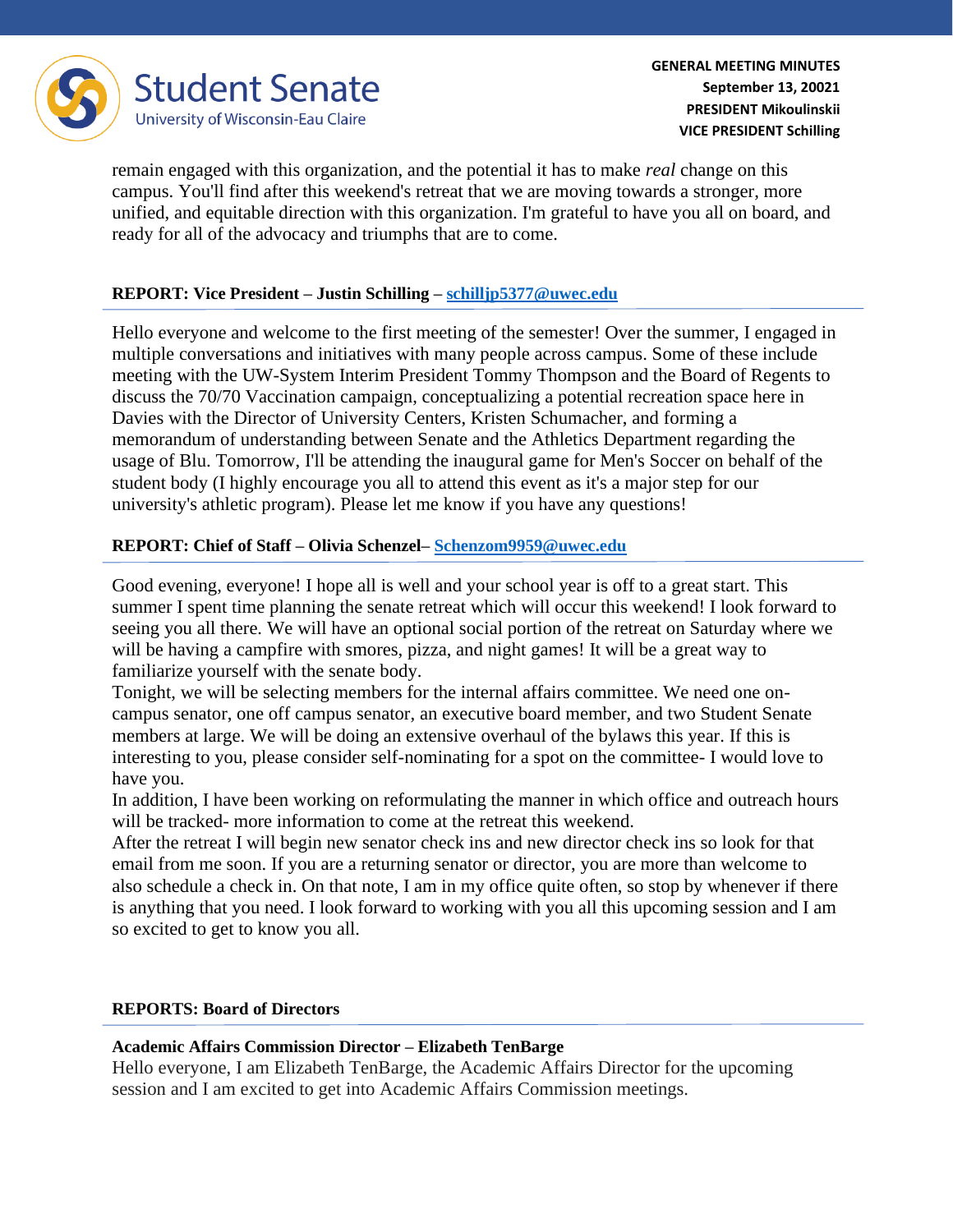

This summer I worked on a variety of different initiatives that will impact the academic lives of students. First, I worked with the Provost's office to re-evaluate the processes of Blugold Differential Commitment Tuition. Each year, the Academic Affairs Commission allocates around 10 million dollars into various practices and programs to encourage High Impact Practices for all students. Stephanie Jamelske and I have collaborated and will continue to work together to make the processes surrounding BCDT more transparent.Also, I have worked with ARCC to help promote the Four Year Graduation Guarantee contract. If you are currently a Sophomore, this contract makes the guarantee that you will graduate in 4 years, and if you aren't able to finish due to scheduling problems, the university will pick up the cost of your remaining degree. If you are interested in this great opportunity, please contact your advisor or feel free to contact me! A few projects that Academic Affairs plans to take on this upcoming semester include, improving accessibility to bottleneck courses, increasing access to seat request forms, re-evaluating the courses that qualify for the EDI, DDIV credits, continuing the Computer Science Task Force, creation of a First Generation Student LLC, working with other universities on the Academic Suspension Policy and so much more. If you are interested in any of these initiatives, or even just advocating for the Academic wellbeing of students on our campus, then the Academic Affairs Commission is the right fit for you! Our meetings are in person in Davies 320E and virtual on Tuesdays at 6pm!

## **Communication Commission Director – N/A**

## **Equity in Student Matters Senate Director – Mengcha Moua**

Hello, everyone! ESM has already had a busy start to this session and school semester, and we are only just getting started. In collaboration with my Student Equity Director, Jasmine Rosario, we have been attending different events such as The COOKout and The Senate Social to recruit an exquisite group of individuals for our commission meetings which are tentatively Thursdays at 6 PM. Aside from that, I personally have been meeting with different groups this summer to plan some different projects for the commission and myself. To start the year, one such project I have for the commission is to break down the idea of recognition legislation and brainstorm ways to make them more impactful. In the past, recognition legislation has been a routine piece of paper that gets written and then thrown out and forgotten after it gets passed by the senate and administration. This is something that is needs to be changed. I also would like to write legislation on some concerns about the campus CSO (Campus Safety Officer) program that has now replaced the Campus Cab, as there have been some reasonable doubts that were brought to my attention. Those are just two projects of many that I would like to get done this session and I cannot wait to hear about projects that you might have for the commission as well! I hope to see many of you at our first ESM meeting next week Thursday at 6! We have a lot of work to do so I urge everyone to stay strong this session and school year and please ask for help when you need it and take breaks when necessary. I am always here to support you if you need it, all you have to do is ask.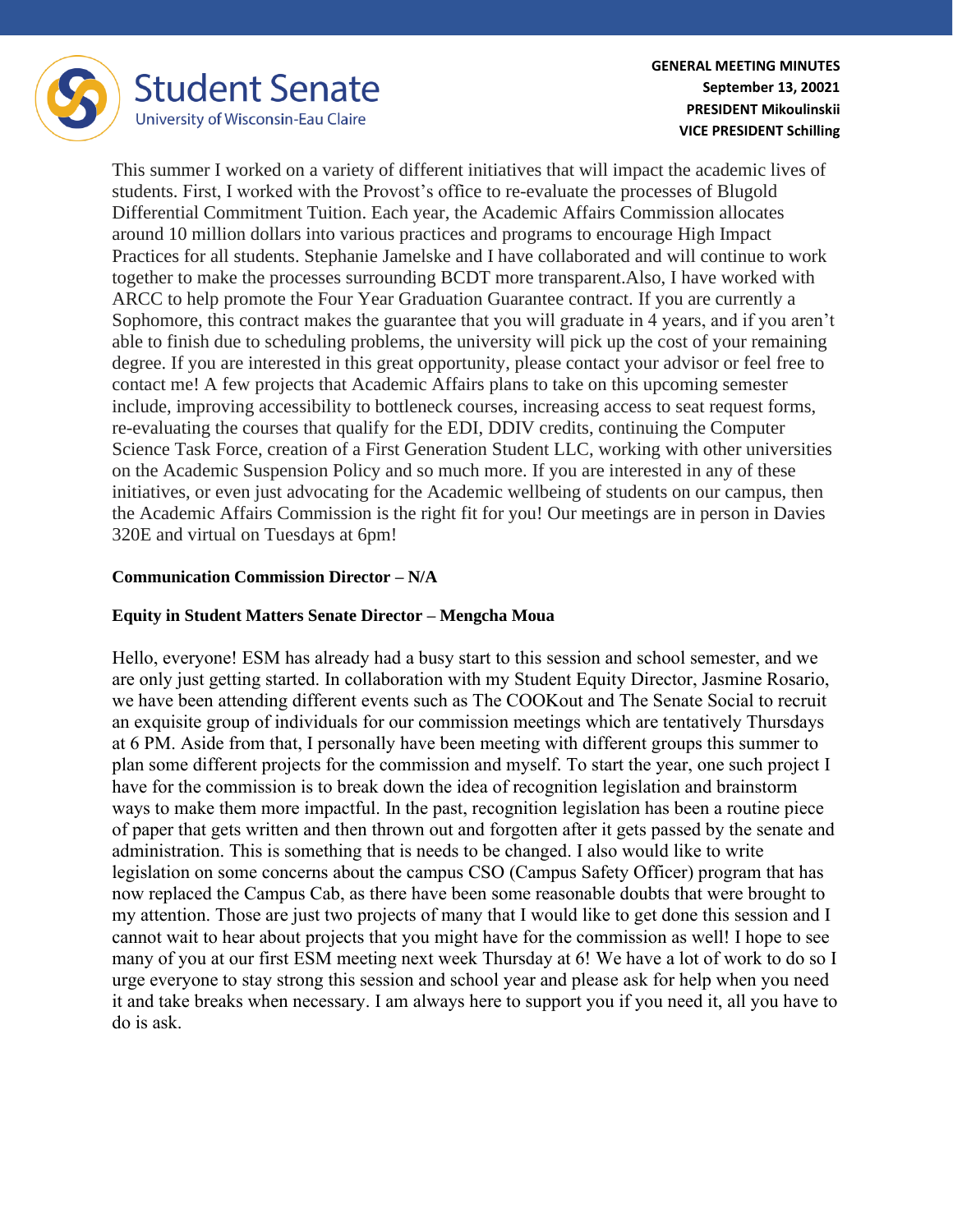

#### **Finance Commission Director – Nick Johnson**

Good evening, everyone. With the 65th session resuming its business, the Finance Commission has likewise. Over the summer I prepared for my role as the Finance Commission Director by beginning communications with University of Wisconsin – Eau Claire administration, including the Finance Commission advisor Tracy Drier. This preparation also included finalizing the timeline for the Organized Activities budget process and the non-allocable budget process. This week, with the end of the fiscal year approaching at the end of September, memos were sent to all Organized Activities notifying them of end of year balance contributions. Should any Organized Activity choose to appeal to retain any of their Fiscal Year 2021 ending balance, they have till next Tuesday, the 21st to do so. At the end of the this process it is estimated that the Organized Activity clearing account will amass another 300,000 dollars. In addition, I have spent the last two weeks actively recruiting for the Finance Commission. As it currently stands, the Finance Commission will meet quorum for its meeting tomorrow evening. That said, I encourage each one of you to inquire about a role in the Finance Commission should you have the interest. It is extremely important to the mission of the Student Senate and its Finance Commission that the General Assembly be represented at Finance Commission meetings. Currently, non-Senators outnumber Student Senators on the Finance Commission 2:1. Meetings will take place virtually for the time being, though this is likely to be reevaluated as the situation surrounding the COVID-19 pandemic changes. Meetings will be at 5:30, Tuesdays, be there or be square. Thank you, I will now take questions if you have any.

### **Information Technology Commission Director – Brett Swanson**

Hi everyone! Welcome to a new year of Student Senate! I'm super excited to work with all of you to make improvements to our campus that will last for years to come.In terms of updates for ITC, we have a new updated timeline for the Mobile Credentials for Blugold Cards project. If you haven't heard, or just need a refresher, the project will allow students to use their smartphones to scan into anything a Blugold Card can access, such as door access, dining, library checkout, and more. This project was funded by ITC last semester and LTS has been working over the summer to roll it out. The most recent estimate we have is to make it available to students in the spring semester! Also, I recently heard from LTS that we have 50 Adobe licenses available to give out to students who are in quarantine because of COVID-19 exposures and therefore wouldn't be able to come to campus to access the software in our computer labs. The next priority for ITC is going to be to create the Student Technology Survey, so if anyone has any concerns or questions about our campus technology that you would like to send to the Student Body, let me know and we can include it in the survey! The survey is really important because the results are sent to campus technology leaders and are used to make important decisions. Also, we are expecting a funding proposal for Blugold Connect to be submitted to ITC soon because our contract for the software will be expiring and I'll keep you all updated as details arrive. Finally, ITC meetings will be held virtually via MS Teams every Friday at 1pm and you all should have received an invite, so feel free to stop in! If you hear of anyone who is interested in checking out the commission, go ahead and forward them the meeting invite as well.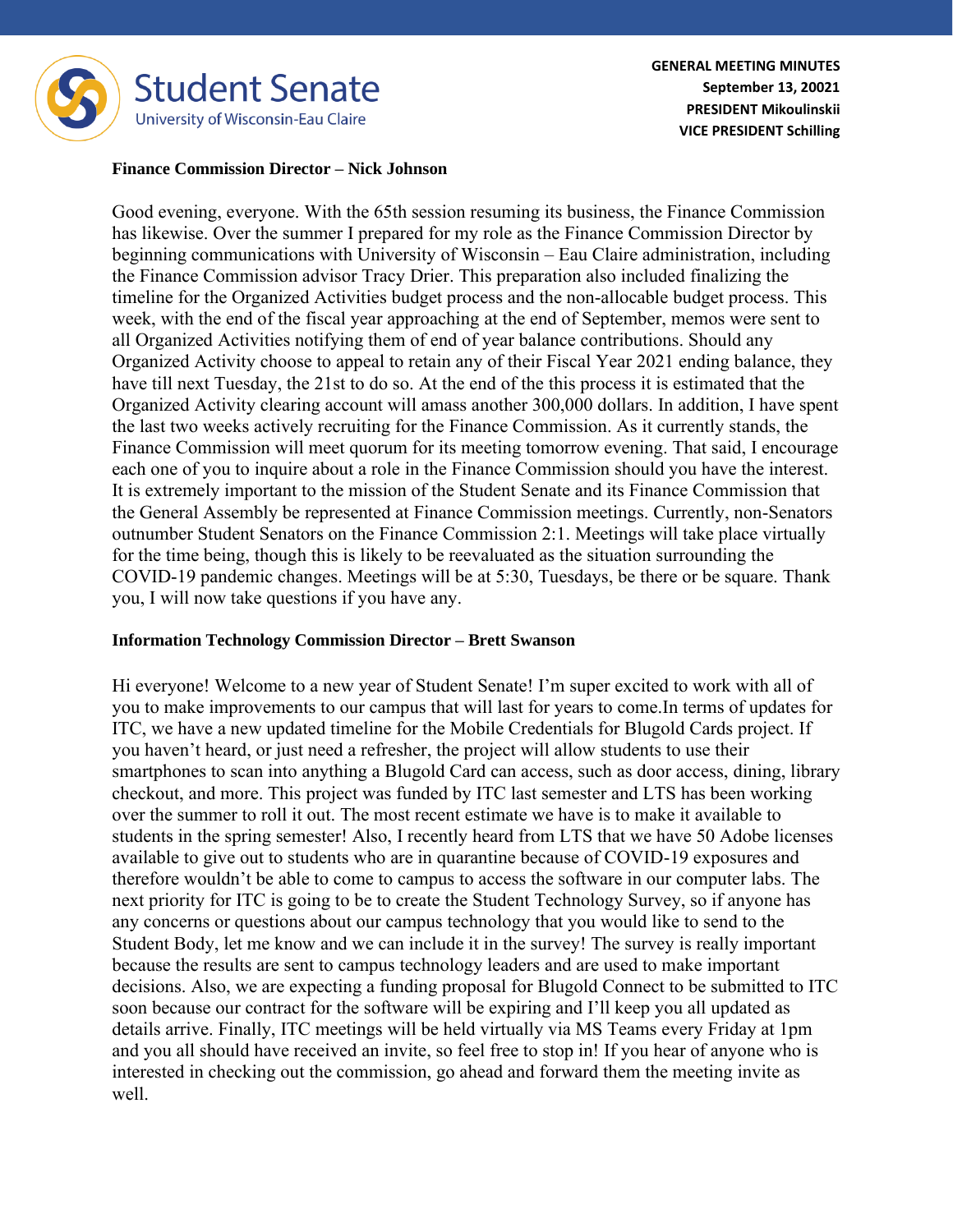

#### **Intergovernmental Affairs Commission Director – Bailey Carruthers**

Hi everyone, I hope you are all having a wonderful start to your fall semester! I have had a pretty busy summer in regard to the Senate and IGA commission, and want to let you all know what I've been up to. I had the great opportunity to start my work during the summer, which allowed me to get started on a great deal of initiatives and prepare for the semester. This includes, in no particular order, meeting with Interim UW system President Tommy Thompson in a round table discussion about matters facing campus and our students, where I voiced concerns on reattainment and the emerging "academic disappointment" dilemma. I had a meeting with Campus Police to advocate for changes to their new "Campus Safety Officer" Program with a few other members of our executive board. I also attended discussions about changes to bus routes and the Campus Cab, and sat on the 70-70 vaccination team for Student Senate. I also helped plan and execute the wildly successful Senate Social, and thank everyone who helped make that day possible. On a state level, I met with UW-Madison's Legislative Liaison to discuss a new bill that is currently being debated in the Wisconsin Legislature, Bill 362. After discussion with President Mikoulinskii, we decided not to take a direct stance on this bill, because while it does affect some UW institutions, it does not affect UWEC or its shared governance and its students. I also worked largely with our Housing Coordinator Steven Ross, to tackle some longstanding issues we see students facing. We held a summer off-campus housing forum on July 7, compiled a comprehensive list of landlords within the city that are renting to UWEC students, and began to strengthen our relationship with Rent College Pads. For more detailed progress on these projects, please look into Coordinator Ross' report, where he will go more into detail. Finally, during the month of May I held interviews for the IGA intern position. I wanted to do this early within the summer due to the structure of the commission itself, and how many of the larger reoccurring projects happen at the beginning of this semester. I had a great pool of applicants and thank everyone that applied. After much consideration, I offered and appointed senator Alicia Long to the position. Her candor and enthusiasm, paired with her preparedness to cite initiatives she wishes to work on within the position makes her great for the role, and I implore you to give her a big congratulations following this meeting. Alicia, I am very excited to work with you this year. I also will share that the first IGA meeting will take place next week on Wednesday, September 22, from 5:00 – 6:00 PM in a hybrid format, with inperson meetings taking place in the Oneida Room in Davies Student Center, 320D. We are accepting applications for 11 voting members to sit on the commission, and as per the bylaws state, "The voting members must be a majority student senators." If you are interested in attending IGA meetings this year, or would like to learn more about becoming a voting member, please speak to Alicia or I after this meeting and we will provide the necessary materials. The IGA commission has some big projects approaching very quickly, including the drafting and ultimate submission of the Legislative Priority Summary, planning of the Fall Community Walkthrough, and hopefully executing a Fall Community Block Party following approval from the city. I believe that is all I have for now, and if you have any questions, you can find me at my desk following this meeting. Thanks for listening and I apologize for the length, it's been a busy one!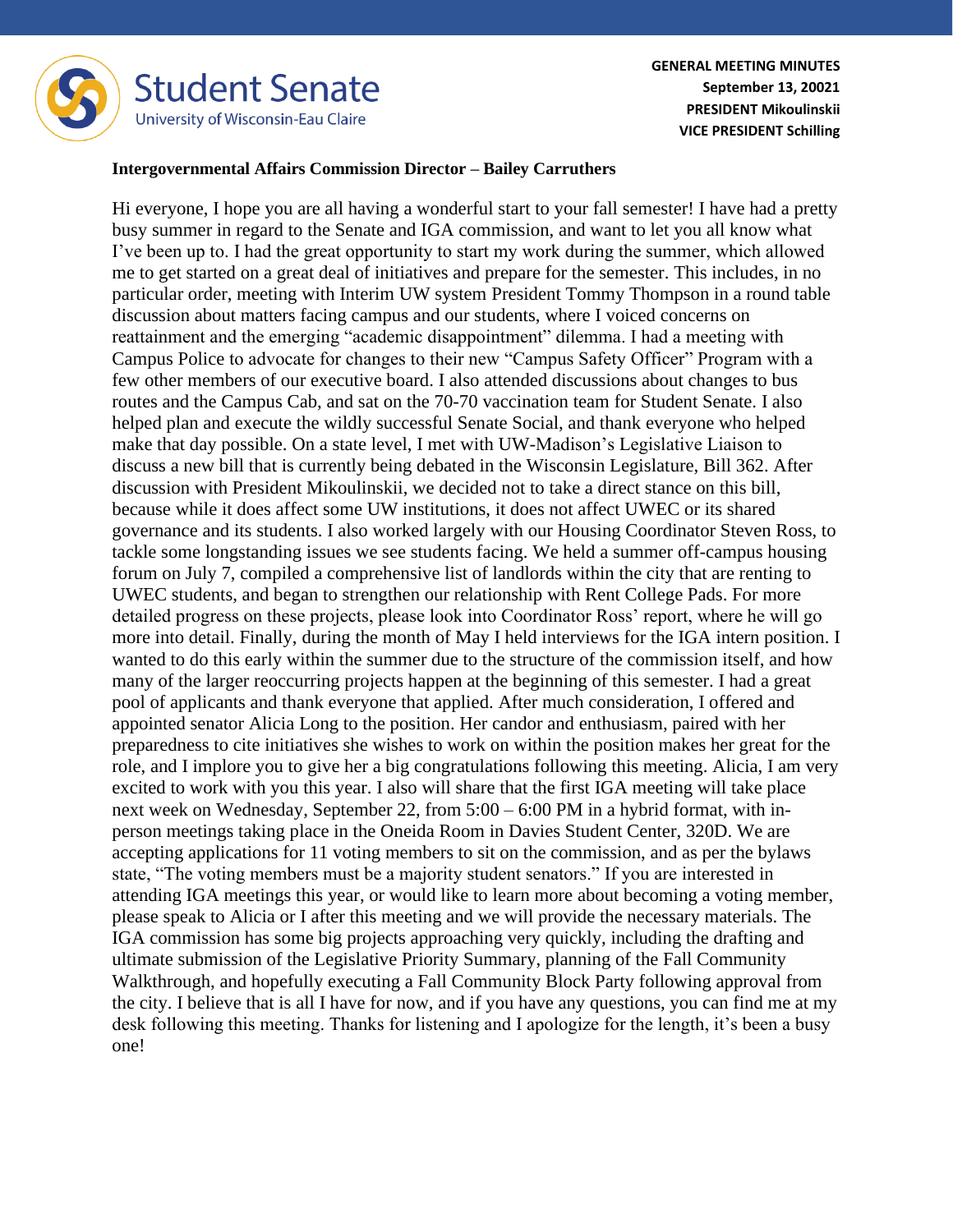

### **Student Office of Sustainability Commission Director – Maddie Loeffler**

In late August, the SOS brought on our 5 lovely interns. The interns and I welcomed freshmen at the Senate Social and the CookOUT and we are are optimistic that the SOS will be well-attended this session. Our first commission meeting will be held virtually this Wednesday the 15th from 7-8pm. Future commission meetings will likely be hybrid format. We are hoping to make significant moves toward both on and off-campus housing sustainability this year. Our first initiative is off-campus access to composting. I have been working with Earthbound Environmental Services to set up low-maintenance student access to off-campus composting. A proposal has been developed and is pending approval from purchasing. We are also working on a project surrounding the Hub next to Davies Marketplace. If you would like to be involved in this or any other projects we are working on, we encourage you to join our commission or contact me directly. Additionally, I have been collaborating with staff across the university, including the administrative department of sustainability, to implement the BluBox program. In a couple of months, Davies Marketplace will be seeing reusable containers replacing many of the disposable ones. The SOS will play a significant role in educating the student population and being available as a resource to them during this transition. Some other things for your radar: the SOS is involved in conversations around sustainability at NCUR 2023 and the sustainability of the Sonnentag Complex. We will continue advocating for third-party certification, specifically LEED, of the Sonnentag Complex. Finally, the SOS is accepting applications for voting members. If you or someone you know is interested in applying, please reach out to me at sos@uwec.edu.

#### **Student Organization Commission Director – Brenden Hicks**

Hi all, I hope you had a safe and relaxing summer break. Over the summer, I worked with my advisor Sara Thommesen and Garret Larson in recreation to change our organization renewal questions to include a statement specific to club sports, as well as changing some wording and timelines in our Student Organization Handbook for this fiscal year. To begin the fall semester, I have been going through and reviewing organization constitutions to ensure that organizations can complete the transition process we have set forth for them. For those who are interested can refer to my email from this afternoon, but SOC will be meeting starting this Wednesday from 11:30am-12:30pm in Colleen Bader (Davies 220D). If you have any additional questions, please let me know. Thanks!

### **University Activities Commission Director – Brett Farmer**

I hope you all had an enjoyable and relaxing summer and are just as excited as I am to be back on campus and getting into the swing of things once again! This year, I am looking forward to updating you all on the events going on through the University Activities Commission and I cannot wait to begin working with you all, as well as various groups across campus and throughout the Eau Claire area to create amazing events all year long. If you are unaware, the University Activities Commission organizes several events each week, including our Campus Film Series and the Cabin Concert Series as well as large festivals such as Homecoming and Springfest, and other special events all throughout the year. My report each week will typically be promoting these events because I am hoping that you all will attend these events (as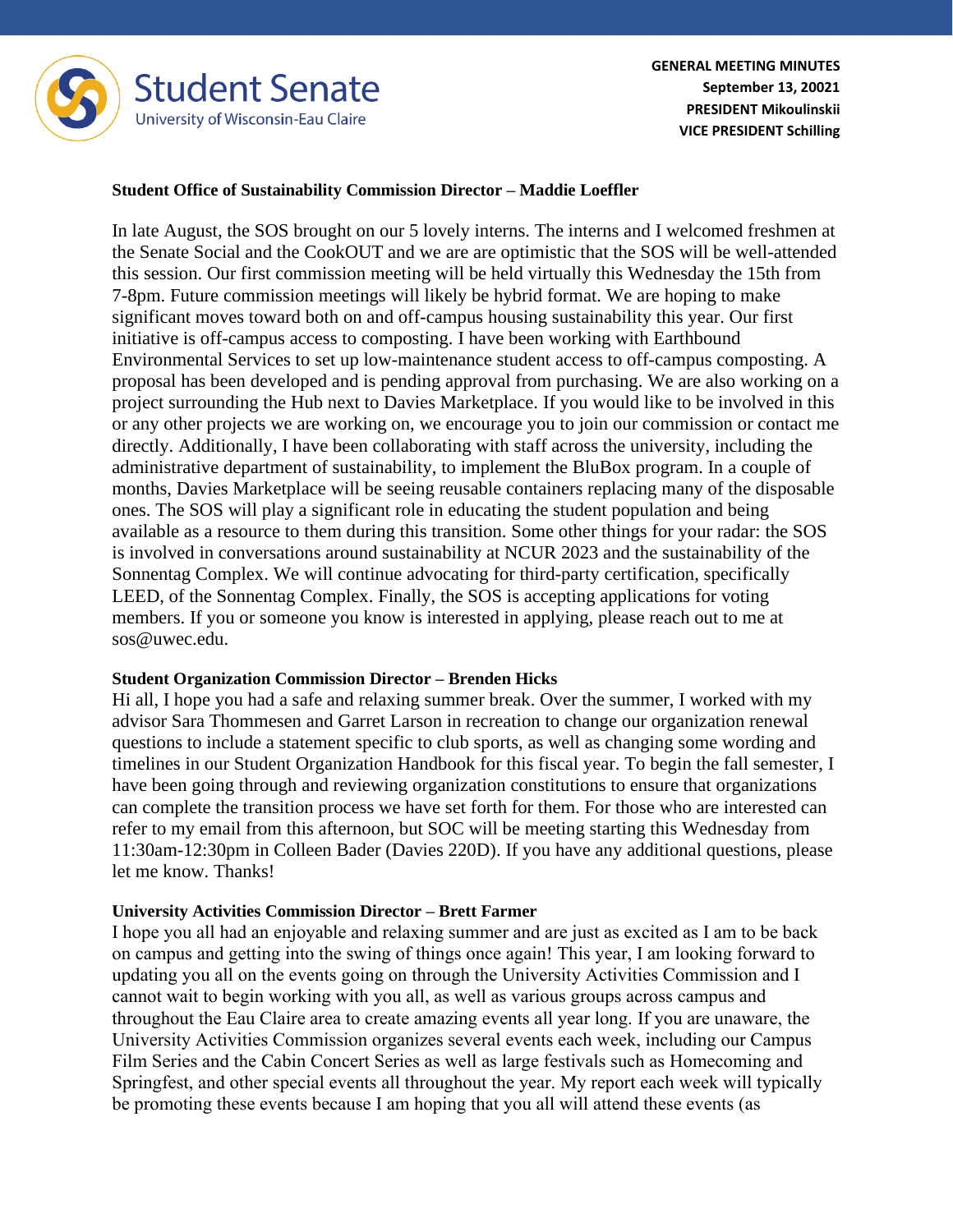

representatives of the student body) and help create a vibrant and active campus community once again, especially given the improving conditions and possibilities for in-person events. This summer, UAC has worked on several projects, and I am excited to share them with you tonight. First, I am proud to share that UAC officially has the largest team since I joined the commission last fall. Eight of our nine chair positions have been filled, with four new hirings this summer, Ella Baudek as Public Relations co-chair, Julie Koehn as Public Relations co-chair, Atalissa Wells as Late Night co-chair, and Maya Frodl as Films chair. We are also starting the year strong, with all five committees having gained dozens of new members, in large part thanks to the success of the Senate Social, the CookOUT and BOB in the past two weeks. Second, We officially have our fall semester lineups set for both our Cabin Concert Series and Campus Film Series. This weekend, we will be showing the film Parasite in Woodland Theater, at our four typical showtimes; Friday at 7pm, Saturday at 2 and 7pm, and Sunday at 2pm. We will also be having two live performances this weekend as part of our Cabin concert series. Howard Luedtke and Deb Klossner will be performing on the Campus Mall Friday at 3pm, and Uncommon Denominator will be performing in the Davies Marketplace Saturday at 6pm. Finally, we have a few more events on the horizon for UAC that I want you all to be aware of. Homecoming will take place the week of October 10-17 with the theme There is No Place Like Eau Claire. Second, UAC is very excited to welcome a group to campus called Dear World in late September. Dear World is an artistic visual story-telling company that travels the country telling the stories of others. Their goal is to unite campuses and communities around a common understanding that we all have our own stories to tell and that it is our differences that bring us together. Their oneon-one discussion ends in a portrait of each individual that vaguely explains their story. After the whole process, Dear World brings in a feature speaker, along with several speakers from our campus for the "main event" or Story Celebration that unites our campus. It is truly a memorable experience, and I will present more details in the weeks to come, but I wanted to get you all excited as soon as possible! More information about Homecoming and Dear World will be coming out in the next few weeks, but for now, be sure to look for posters around campus and follow UAC on Instagram at uwec.uac for more info. Thank you, and I hope to see you all at UAC events very soon. I yield

# **REPORT: Special**

# **Mascot Coordinator – Zach May**

Some of you already know who I am, some of you may not. I am Zach May (I use he/him/his pronouns) and I am the Mascot Coordinator. For those unfamiliar with the position, the Mascot Coordinator is essentially Blu's manager. I create Blu's schedule, manage their schedule, I hire their actors as well, and sometimes I am the bird. Blu had a relaxed summer, mainly spent terrorizing incoming first-years as they attended one of the many Blugold Preview Days scheduled throughout the summer. As the semester approached, Blu attended the ribbon cutting of the Flesch Family Welcome Center. And for Welcome Week, Blu was all over. Blu danced at the Davies Party (they even won a Super Smash Bros match), went to the Senate Social, took class photos with the first and second year students, attended the CookOUT. And earlier today, Blu attended UW Systems' Interim President Tommy Thomson talk about the importance of (WHAT). But enough about what Blu has done, let's talk about what will be up to. I am excited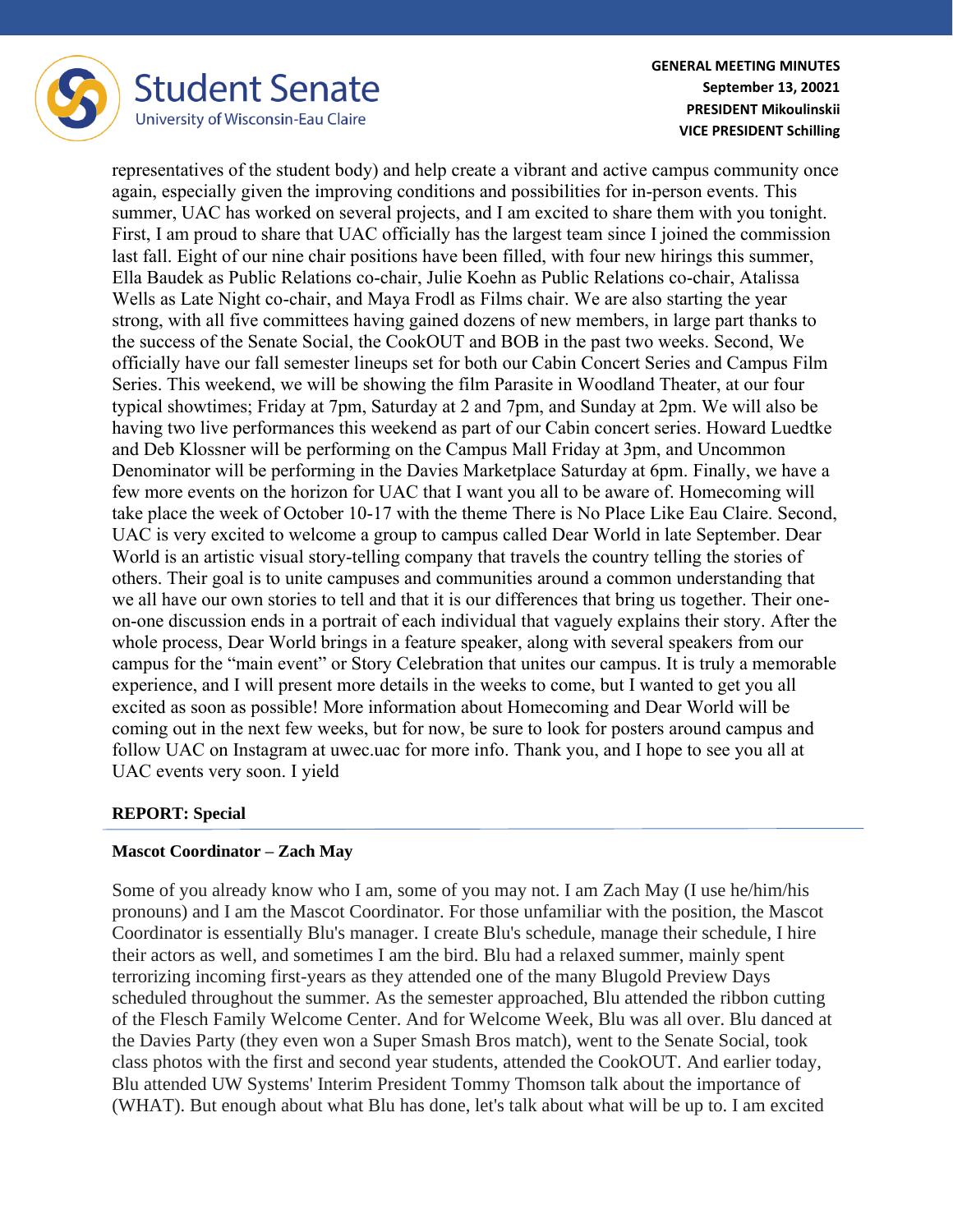

to have Blu back to athletic events. This week, Blu will be attending the UWEC Men's Soccer match right on Simpson field. As for other events, Blu will for sure be at football games. In order to make these things happen Blu and I need actors. This Wednesday thru Friday, there will be table tents in Hilltop Café that have information how to apply to be Blu the Blugold. These will reach a mainly first year audience. So, if any of you know anyone (or even yourself) who might be interested in being Blu the Blugold please reach out to them and me.

### **Housing Coordinator- Steven Ross**

First, I would like to thank the 64th Session for creating my position as well as President Mikoulinskii and Vice President Schilling for allowing me to establish a sturdy foundation for my successors. For those that do not know, the Housing Coordinator position was created to mediate student housing issues and controversies for both on and off campus residences. My position is also on a twelve-month contract, meaning I started mediating housing issues in June. Over the summer, I have been heavily involved in student complaints regarding off-campus housing issues ranging from waste removal to the early leasing period. In July, I cemented our previously neglected relationship with Rent College Pads, our vendor for centralized off-campus advertisements and listings. With their Director Steve Catlin, I have maintained constant communication over revisions to our webpage including implementing a ratings system, increasing listings, and the development of our sublet page. Director Carruthers and I also sent a list of every landlord in the city (around 47 in total) to RCP in order to add additional listings to the page. From independent canvassing completed in August, RCP's efforts have not gone unnoticed with property owners in the area. In fact, nearly every landlord I have talked to spoke favorably of RCP and their team. Although Steve and I discussed the possibility of a Housing Fair, Director Carruthers, President Mikoulinskii, and I decided it would be best to cancel for this year due to the early leasing period and poor feedback from property owners in the area. In addition, President Mikoulinskii, Director Carruthers, and I executed a joint statement to admissions to redirect all sublet posts on the "class of" Facebook pages to our RCP sublet page. Admissions agreed with our statement and request. We believe this is one of the best ways to protect students from sublet fraud which plagues campuses across the country. Director Carruthers and I also discussed and hope to proceed with delaying the early leasing period for the 2023-2024 leasing term. Although attempts to lobby landlords to delay touring and renewals this term have failed, preliminary conversations with landlords appear favorable for delaying the next term into October. However, my successor and the 66th session will need to finish and enforce the work we strive to begin this fall. In addition, Director Carruthers and I have brainstormed approaching the city with this issue. We believe a preleasing ban via a city ordinance, similar to one passed in West Lansing, Michigan, can be legally applied to regulate the early leasing period. In addition, President Mikoulinskii and I discussed expanding our student legal services to mirror those offered by UW – Milwaukee and the University of Minnesota. I believe housing conditions for off-campus students have deteriorated due to the lack of litigation against landlords who violate student's tenant rights. Litigation, as many of you may know, can cost anywhere from \$1000-\$10,000.00 in legal fees including filing fees for tenant-landlord disputes. This summer I investigated increasing our student legal services to a full-time permanent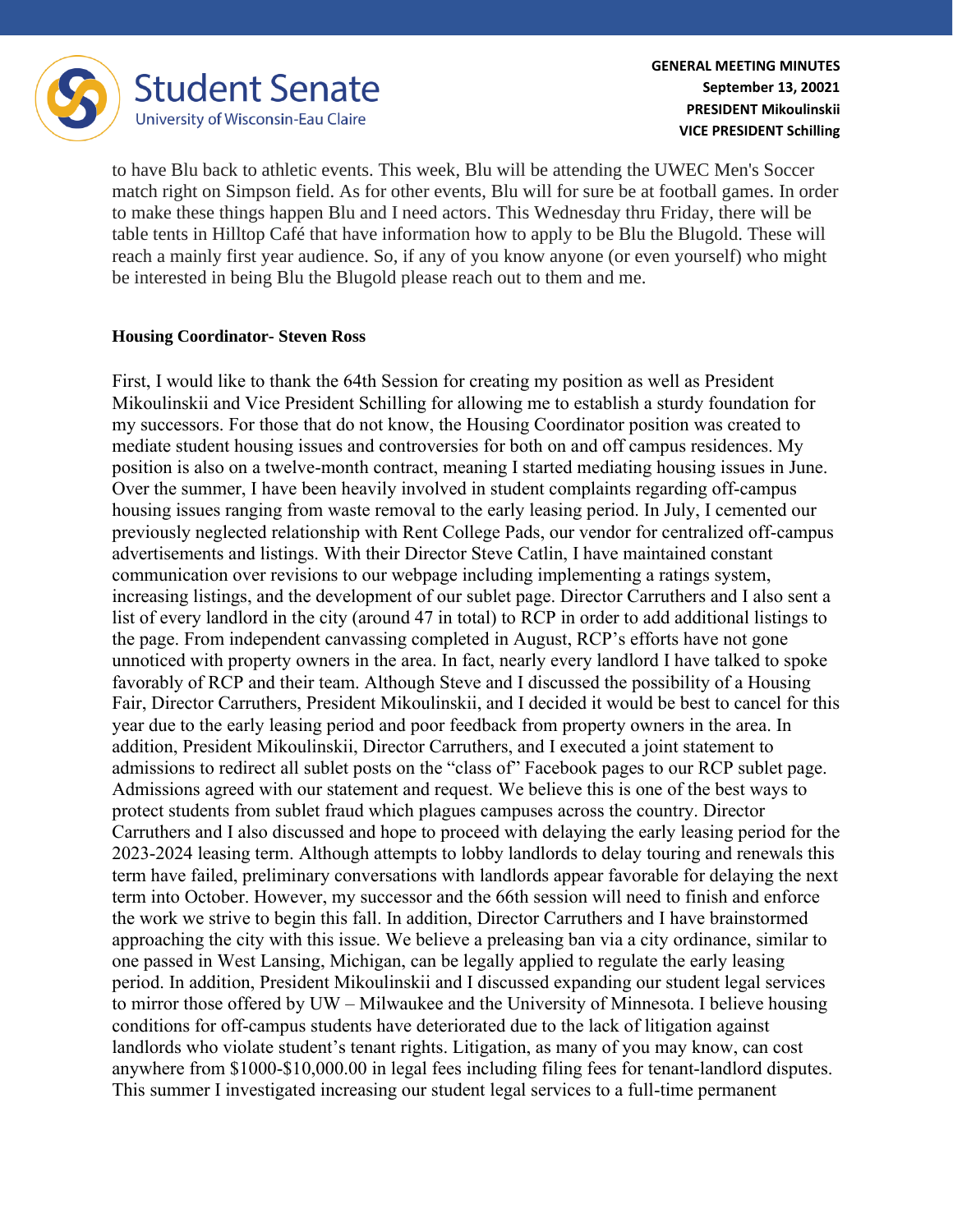

position paid for by segregated fees. Unfortunately, the process for funding such a position is not simple. Currently, our body needs gubernatorial approval before allocating additional funding to our student legal services. Together with Director Johnson, I believe we can redefine our student legal services budget to encourage any student in need of legal services or to seek counsel. Our conversations have included reorganizing the legal fee structure for the next fiscal year to eliminate co-pays thus eliminating the monetary barrier for those seeking legal counsel. I look forward to working with Finance further to cement these changes. Director Carruthers and I reached out to Dean Pierce last week to survey all off-campus students on their experiences with their current property owner or manager. Pending administrative approval, we hope to distribute this as soon as possible and publish the results in a timely manner. In the next month, I hope to draft a resolution to cement our relationship with Rent College Pads as well as a formal plan to lobby the City and address the early leasing period. For on-campus issues, I have been in contact with President TenBarge of the Residence Hall Association to gauge current issues facing residents and Resident Assistants alike. After a review of 64-R-36, I successfully obtained a copy of the RA contract and will review it for any future disputes. I will also be meeting with Director Chapman or his designee later this month to discuss issues facing his department, staff, and of course residents. Discussions with the Chancellor from earlier today indicate we have a rare surplus of on campus housing forecasted to exist for only two to three years. This is the first time since the 1970s we have had an on-campus housing surplus according to Chancellor Schmidt. Overall, with other members of the executive board, this position has made great progress in improving housing for our students. To further housing improvements, please come to an open forum regarding housing this Friday from 3:00PM-4:30PM.

### **Unfinished Business**

| <b>Bill or Resolution</b> | <b>Title</b> | <b>Status</b> | <b>Vote Method</b> |
|---------------------------|--------------|---------------|--------------------|
| N/A                       |              |               |                    |

#### **New Business**

| <b>Bill or Resolution</b> | Title | <b>Status</b> | <b>Vote Method</b> |
|---------------------------|-------|---------------|--------------------|
| N/A                       |       |               |                    |

### **Personnel Matter**

**\*All confirmations/rejections and deliberations were conducted in closed session, conluding with a secret ballot vote**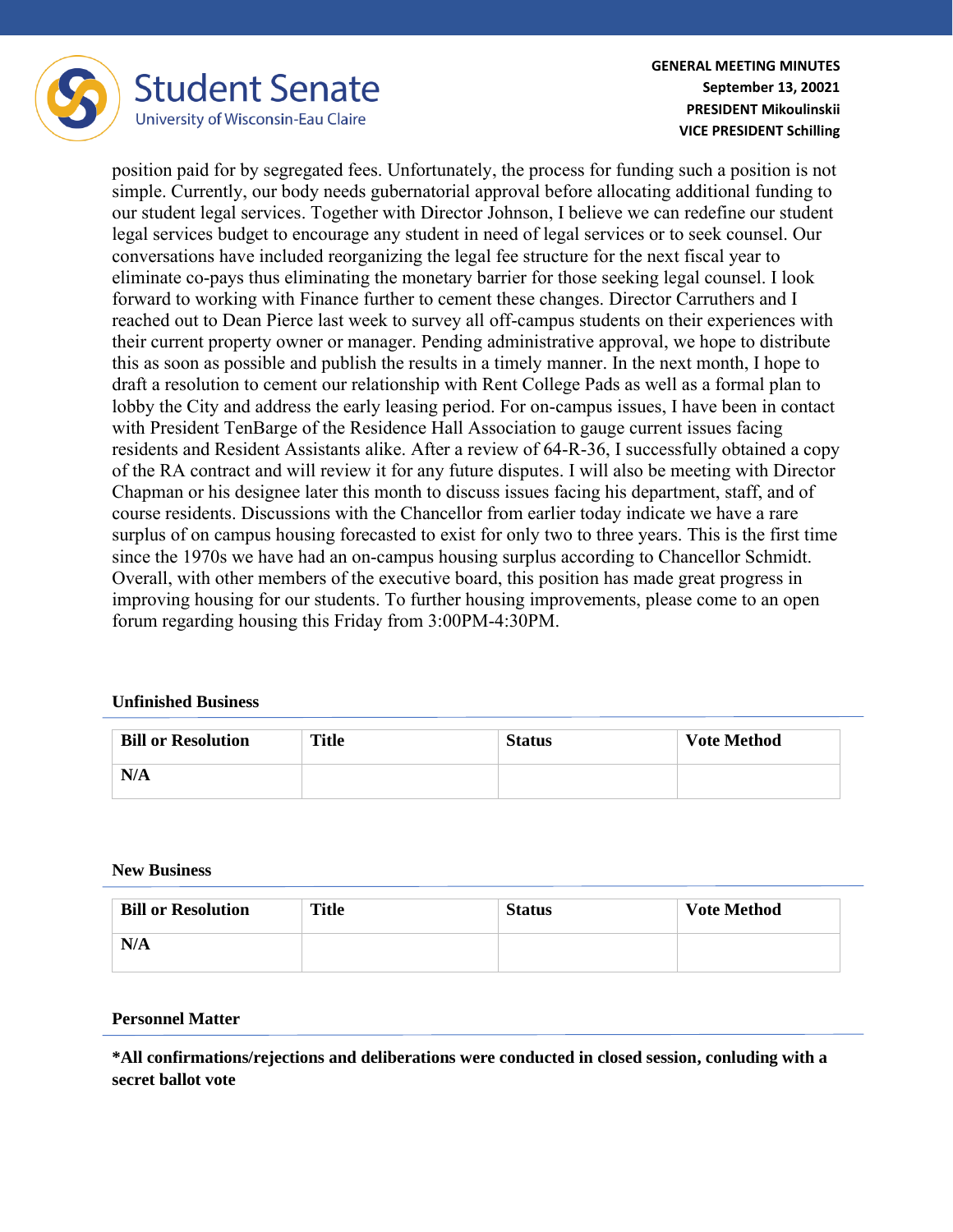

| <b>Appointed or Resigned (A/R)</b> | Name(s)                   | <b>Entity(ies)</b>                                             |
|------------------------------------|---------------------------|----------------------------------------------------------------|
| $\mathbf{A}$                       | <b>Sydney McGuine</b>     | <b>Commission on the Status of</b><br>Women                    |
| $\mathbf{A}$                       | <b>Maddie Loeffler</b>    | <b>Putnam Park Commission</b>                                  |
| $\mathbf{A}$                       | <b>Anakah Denison</b>     | <b>Putnam Park Commission</b>                                  |
| $\mathbf{A}$                       | Dakota Bokath             | <b>Student Wage Rates and</b><br><b>Practice Committee</b>     |
| $\mathbf{A}$                       | <b>Sydney McGuine</b>     | <b>Athletics Committee</b>                                     |
| $\mathbf{A}$                       | <b>Brett Farmer</b>       | <b>Athletics Committee</b>                                     |
| $\mathbf{A}$                       | <b>Olivia Schenzel</b>    | <b>Forum Committee</b>                                         |
| $\mathbf{A}$                       | <b>Adler Kranich</b>      | <b>Forum Committee</b>                                         |
| $\mathbf{A}$                       | <b>Drew Barreyro</b>      | <b>Forum Committee</b>                                         |
| $\mathbf{A}$                       | <b>Yoshi Gaitan</b>       | <b>Forum Committee</b>                                         |
| $\mathbf{A}$                       | <b>Mengcha Moua</b>       | <b>Forum Committee</b>                                         |
| $\mathbf{A}$                       | <b>Elizabeth TenBarge</b> | <b>Textbook Committee</b>                                      |
| $\mathbf{A}$                       | <b>Olivia Schenzel</b>    | <b>Textbook Committee</b>                                      |
| $\mathbf{A}$                       | <b>Senator Kranich</b>    | <b>Textbook Committee</b>                                      |
| $\mathbf{A}$                       | <b>Ravi Delahanty</b>     | <b>Recreation Committee</b>                                    |
| $\mathbf{A}$                       | <b>Brenden Hicks</b>      | <b>Recreation Committee</b>                                    |
| $\mathbf{A}$                       | <b>Zach May</b>           | <b>Recreation Committee</b>                                    |
| $\mathbf{A}$                       | <b>Tanessa Krysheski</b>  | <b>Recreation Committee</b>                                    |
| $\mathbf A$                        | <b>Brett Farmer</b>       | <b>University Artists Series</b><br><b>Committee</b>           |
| $\mathbf{A}$                       | <b>Alex Stoll</b>         | <b>University Artists Series</b><br><b>Committee</b>           |
| $\mathbf{A}$                       | <b>Rosa Gomez</b>         | <b>University Artists Series</b><br><b>Committee</b>           |
| $\mathbf{A}$                       | <b>Drew Dravis</b>        | <b>University Artists Series</b><br><b>Committee</b>           |
| $\mathbf{A}$                       | <b>Anakah Denison</b>     | <b>University Artists Series</b><br><b>Committee</b>           |
| $\mathbf{A}$                       | <b>Elizabeth TenBarge</b> | <b>University Senate Academic</b><br><b>Policies Committee</b> |
| $\mathbf{A}$                       | <b>Alicia Long</b>        | <b>University Planning</b><br><b>Committee</b>                 |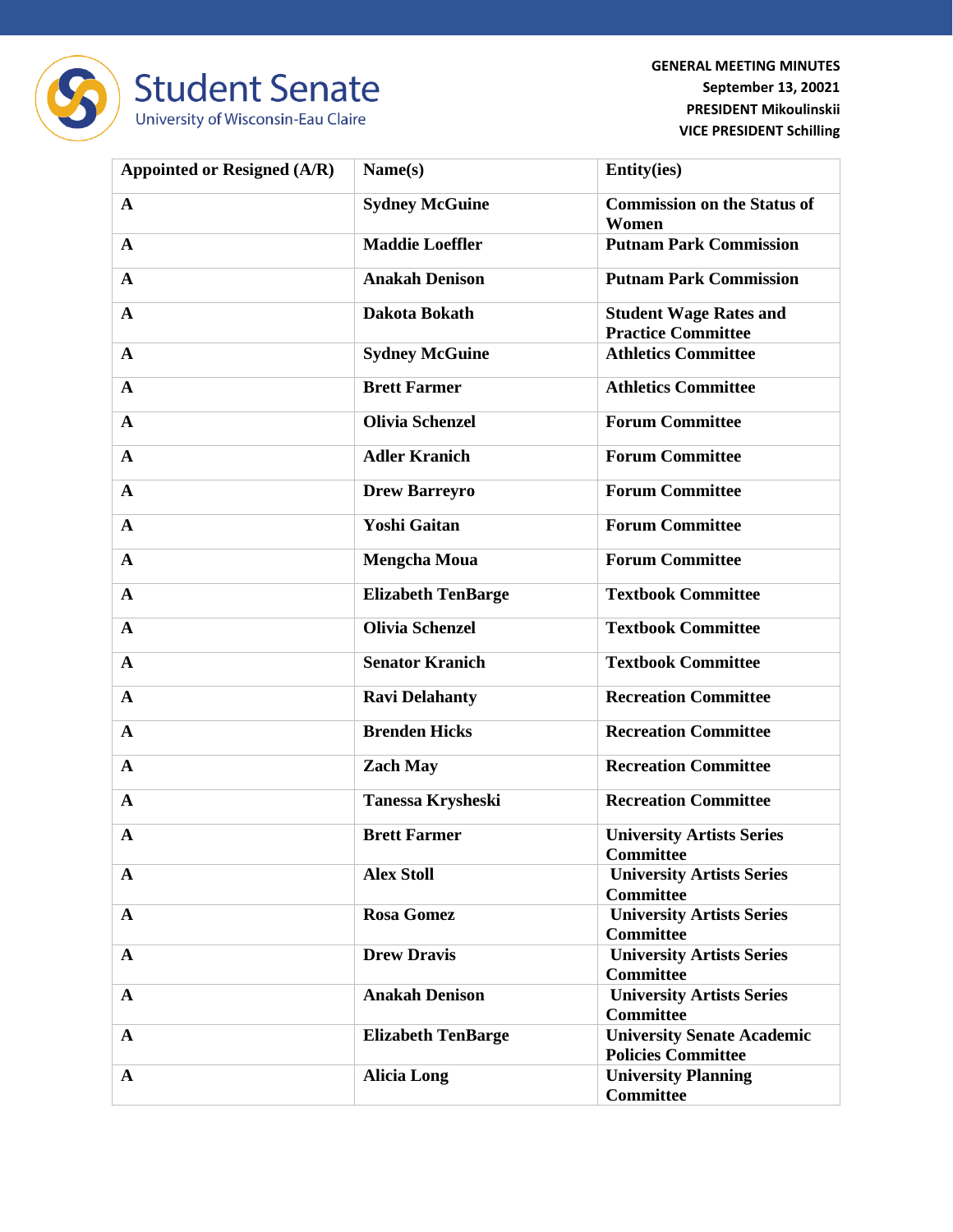

**Student Senate** University of Wisconsin-Eau Claire

| $\mathbf{A}$ | <b>Elizabeth TenBarge</b> | <b>University Liberal Education</b><br><b>Committee</b> |
|--------------|---------------------------|---------------------------------------------------------|
| A            | <b>Yoshi Gaitan</b>       | <b>SWAT Committee</b>                                   |
| $\mathbf{A}$ | <b>Drake Barreyro</b>     | <b>SWAT Committee</b>                                   |
| $\mathbf{A}$ | <b>Alicia Long</b>        | <b>Dining Committee</b>                                 |
| $\mathbf{A}$ | <b>Ravi Delahanty</b>     | <b>Student Organization Conduct</b><br><b>Committee</b> |
| $\mathbf{A}$ | Dakota Bokath             | <b>Student Organization Conduct</b><br><b>Committee</b> |
| $\mathbf{A}$ | <b>Adler Kranich</b>      | <b>Student Organization Conduct</b><br><b>Committee</b> |
| $\mathbf{A}$ | <b>Avi Mohan</b>          | <b>Student Organization Conduct</b><br><b>Committee</b> |
| $\mathbf{A}$ | <b>Bailey Carruthers</b>  | <b>Student Organization Conduct</b><br><b>Committee</b> |
| $\mathbf A$  | <b>Rebecca Vold</b>       | <b>Student Organization Conduct</b><br><b>Committee</b> |
| $\mathbf{A}$ | <b>Avery Shanahan</b>     | <b>Student Organization Conduct</b><br><b>Committee</b> |
| $\mathbf A$  | <b>Brenden Hicks</b>      | <b>Sports Club Advisory Council</b>                     |
| $\mathbf{A}$ | <b>Anakah Denison</b>     | <b>Student Health Issues</b><br><b>Committee</b>        |
| $\mathbf A$  | <b>Brett Farmer</b>       | <b>Student Health Issues</b><br><b>Committee</b>        |
| $\mathbf{A}$ | <b>Ravi Delahanty</b>     | <b>Student Misconduct</b><br><b>Committee</b>           |
| $\mathbf{A}$ | <b>Aidan Voon</b>         | <b>Student Misconduct</b><br><b>Committee</b>           |
| $\mathbf{A}$ | <b>Avi Mohan</b>          | <b>Student Misconduct</b><br><b>Committee</b>           |
| $\mathbf A$  | <b>Drew Dravis</b>        | <b>Student Misconduct</b><br><b>Committee</b>           |
| $\mathbf A$  | Yoshi Gaitan              | <b>Student Misconduct</b><br><b>Committee</b>           |
| $\mathbf{A}$ | <b>Rosa Gomez</b>         | <b>Student Misconduct</b><br><b>Committee</b>           |
| $\mathbf{A}$ | <b>Alicia Long</b>        | <b>Student Misconduct</b><br><b>Committee</b>           |
| $\mathbf{A}$ | <b>Elizabeth TenBarge</b> | <b>Student Misconduct</b><br><b>Committee</b>           |
| $\mathbf{A}$ | <b>Elizabeth TenBarge</b> | <b>Service Learning Advisory</b><br><b>Committee</b>    |
| $\mathbf{A}$ | <b>Adler Kranich</b>      | <b>Service Learning Advisory</b><br><b>Committee</b>    |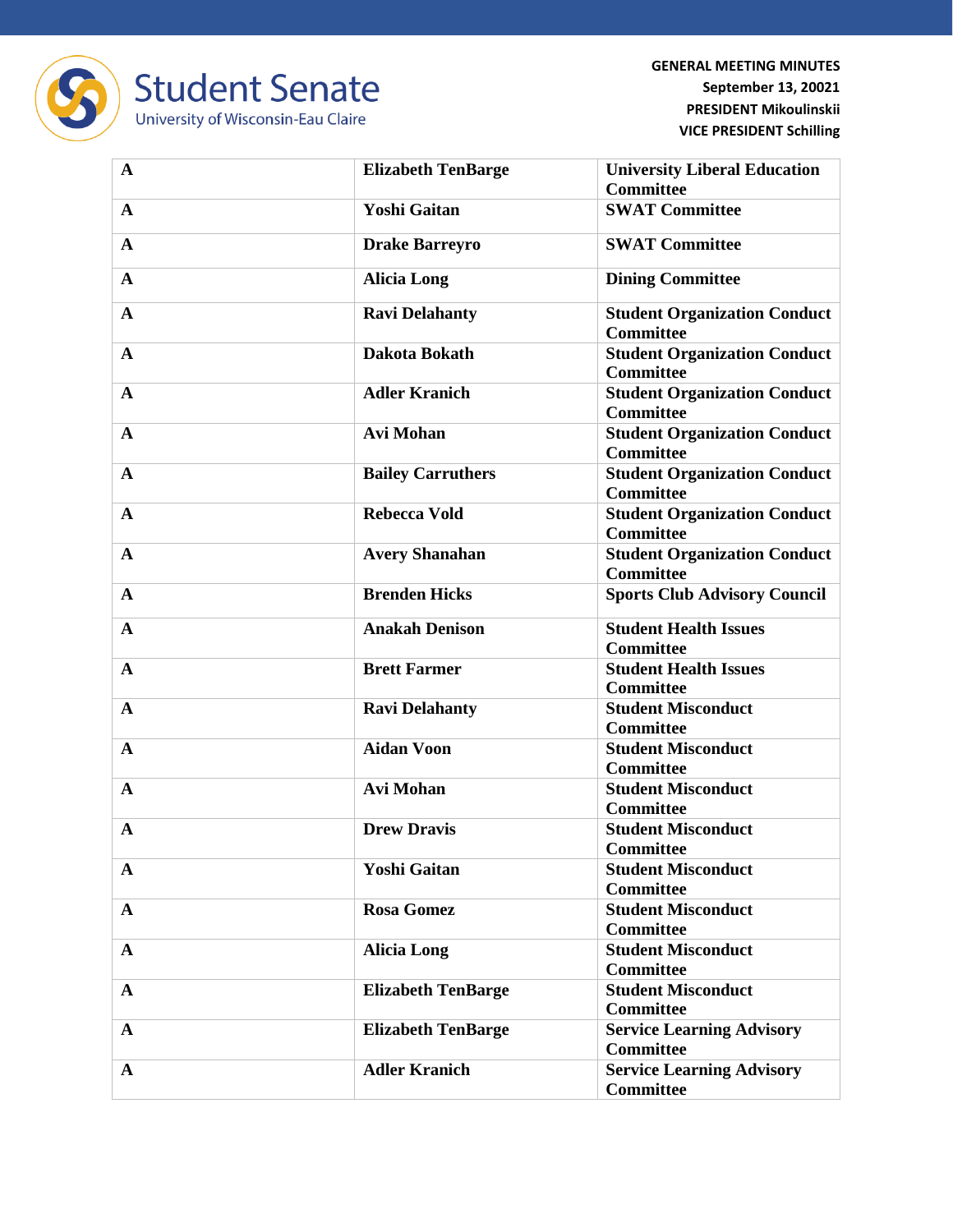

| $\mathbf{A}$ | <b>Elizabeth TenBarge</b> | <b>University Assessment</b>          |
|--------------|---------------------------|---------------------------------------|
|              |                           | <b>Committee</b>                      |
| $\mathbf{A}$ | <b>Yoshi Gaitan</b>       | <b>University Assessment</b>          |
|              |                           | <b>Committee</b>                      |
| A            | <b>Olivia Schenzel</b>    | <b>University Assessment</b>          |
|              |                           | <b>Committee</b>                      |
| $\mathbf{A}$ | <b>Elizabeth TenBarge</b> | <b>Academic Strategic Plan</b>        |
|              |                           | <b>Advisory Group</b>                 |
| $\mathbf{A}$ | <b>Mengcha Moua</b>       | <b>College of Arts and Sciences</b>   |
|              |                           | <b>Committee</b>                      |
| $\mathbf{A}$ | <b>Olivia Schenzel</b>    | <b>College of Arts and Sciences</b>   |
|              |                           | <b>Committee</b>                      |
| $\mathbf{A}$ | <b>Justin Schilling</b>   | <b>College of Education</b>           |
|              |                           | <b>Academic Curriculum</b>            |
|              |                           | <b>Committee</b>                      |
| $\mathbf{A}$ | <b>Steven Ross</b>        | <b>Eau Claire Transit</b>             |
|              |                           | <b>Commission</b>                     |
| $\mathbf A$  | <b>Yoshi Gaitan</b>       | <b>Emergency Preparedness</b>         |
|              |                           | <b>Committee</b>                      |
| $\mathbf{A}$ | <b>Brett Farmer</b>       | <b>Emergency Preparedness</b>         |
|              |                           | <b>Committee</b>                      |
| $\mathbf{A}$ | <b>Brett Swanson</b>      | <b>Alcohol Safety Team</b>            |
|              |                           |                                       |
| $\mathbf{A}$ | <b>Drake Barreyo</b>      | <b>A Comprehensive Leadership</b>     |
|              |                           | <b>Program Committee</b>              |
| $\mathbf{A}$ | <b>Zach Weerts</b>        | <b>A Comprehensive Leadership</b>     |
|              |                           | <b>Program Committee</b>              |
| $\mathbf A$  | <b>Tanessa Krysheski</b>  | <b>A Comprehensive Leadership</b>     |
|              |                           | <b>Program Committee</b>              |
| $\mathbf{A}$ | Jaden Mikoulinskii        | <b>Master Planning Committee</b>      |
| $\mathbf{A}$ | <b>Brenden Hicks</b>      | <b>Petition for Readmission After</b> |
|              |                           | <b>Expulsion Tribunal</b>             |
| $\mathbf{A}$ | <b>Ravi Delahanty</b>     | <b>Petition for Readmission After</b> |
|              |                           | <b>Expulsion Tribunal</b>             |
| $\mathbf{A}$ | <b>Zach Weerts</b>        | <b>Petition for Readmission After</b> |
|              |                           | <b>Expulsion Tribunal</b>             |
| $\mathbf{A}$ | <b>Zach Weerts</b>        | <b>Council on</b>                     |
|              |                           | <b>Internationalization and</b>       |
|              |                           | <b>Global Engagement</b>              |
| $\mathbf{A}$ | <b>Drew Dravis</b>        | <b>Council on</b>                     |
|              |                           | <b>Internationalization and</b>       |
|              |                           | <b>Global Engagement</b>              |
| $\mathbf{A}$ | <b>Alex Stoll</b>         | <b>Faculty Lead International</b>     |
|              |                           | <b>Immersion Experiences</b>          |
|              |                           | <b>Committee</b>                      |
| A            | <b>Mengcha Moua</b>       | <b>Bias Incidents Response Team</b>   |
|              |                           |                                       |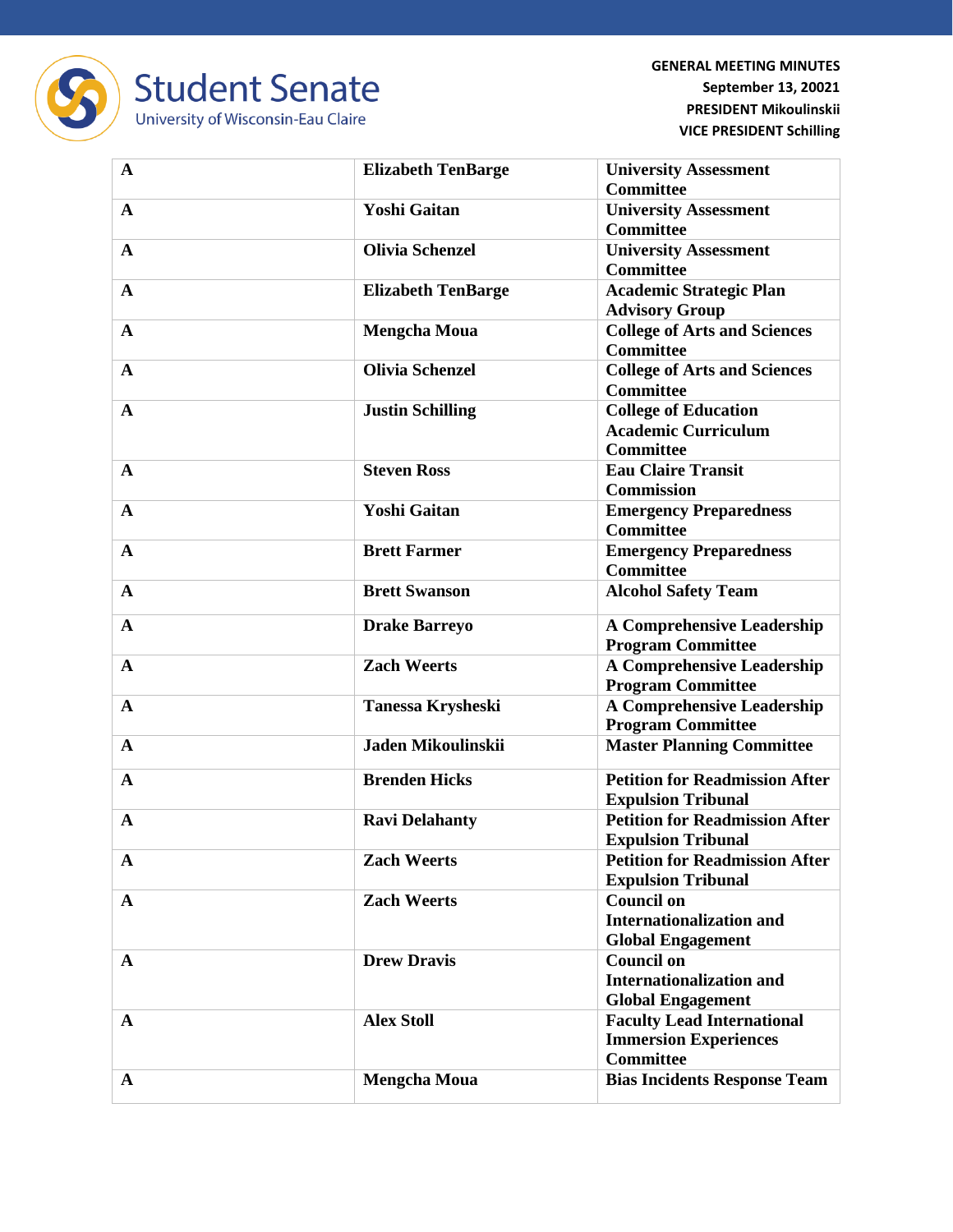

| $\mathbf{A}$ | <b>Yoshi Gaitan</b>      | <b>Bias Incidents Response Team</b>                                                                |
|--------------|--------------------------|----------------------------------------------------------------------------------------------------|
| $\mathbf{A}$ | <b>Bailey Carruthers</b> | <b>Queer and Trans Action</b><br><b>Committee</b>                                                  |
| $\mathbf{A}$ | <b>Rosa Gomez</b>        | <b>Queer and Trans Action</b><br><b>Committee</b>                                                  |
| $\mathbf{A}$ | <b>Maddie Loeffler</b>   | <b>Science and Health Science</b><br><b>Committee</b>                                              |
| $\mathbf{A}$ | <b>Aidan Voon</b>        | <b>Science and Health Science</b><br><b>Committee</b>                                              |
| $\mathbf{A}$ | <b>Brenden Hicks</b>     | <b>Graduate Council</b>                                                                            |
| $\mathbf{A}$ | <b>Alicia Long</b>       | <b>Vacancy Committee</b>                                                                           |
| $\mathbf{A}$ | <b>Brett Farmer</b>      | <b>Vacancy Committee</b>                                                                           |
| $\mathbf{A}$ | <b>Mengcha Moua</b>      | <b>Vacancy Committee</b>                                                                           |
| $\mathbf{A}$ | <b>Adler Kranich</b>     | <b>Internal Affairs</b>                                                                            |
| $\mathbf{A}$ | <b>Alicia Long</b>       | <b>Internal Affairs</b>                                                                            |
| $\mathbf{A}$ | <b>Maddie Loeffler</b>   | <b>Internal Affairs</b>                                                                            |
| $\mathbf{A}$ | <b>Bailey Carruthers</b> | <b>Internal Affairs</b>                                                                            |
| $\mathbf{A}$ | <b>Olivia Schenzel</b>   | <b>Commission on the Status of</b><br>Women                                                        |
| $\mathbf{A}$ | <b>Nick Johnson</b>      | <b>Student Wage Rates and</b><br><b>Practice Committee</b>                                         |
| $\mathbf{A}$ | Jaden Mikoulinskii       | <b>Student Wage Rates and</b><br><b>Practice Committee</b>                                         |
| $\mathbf{A}$ | <b>Aidan Voon</b>        | <b>Advisory Committee on</b><br><b>Accessibility Issues for</b><br><b>Persons With Disabilites</b> |
| $\mathbf{A}$ | <b>Brett Farmer</b>      | <b>Forum Committee</b>                                                                             |
| $\mathbf A$  | <b>Brett Swanson</b>     | <b>University Senate Technology</b><br><b>Committee</b>                                            |
| $\mathbf{A}$ | <b>Nick Johnson</b>      | <b>University Senate</b><br><b>Compensation and Budget</b>                                         |
| $\mathbf{A}$ | <b>Bailey Carruthers</b> | <b>Student Misconduct Review</b><br><b>Committee</b>                                               |
| $\mathbf{A}$ | <b>Olivia Schenzel</b>   | <b>Student Misconduct Review</b><br><b>Committee</b>                                               |
| $\mathbf{A}$ | <b>Brett Swanson</b>     | <b>Student Misconduct Review</b><br><b>Committee</b>                                               |
| $\mathbf{A}$ | <b>Justin Schilling</b>  | <b>Student Misconduct Review</b><br><b>Committee</b>                                               |